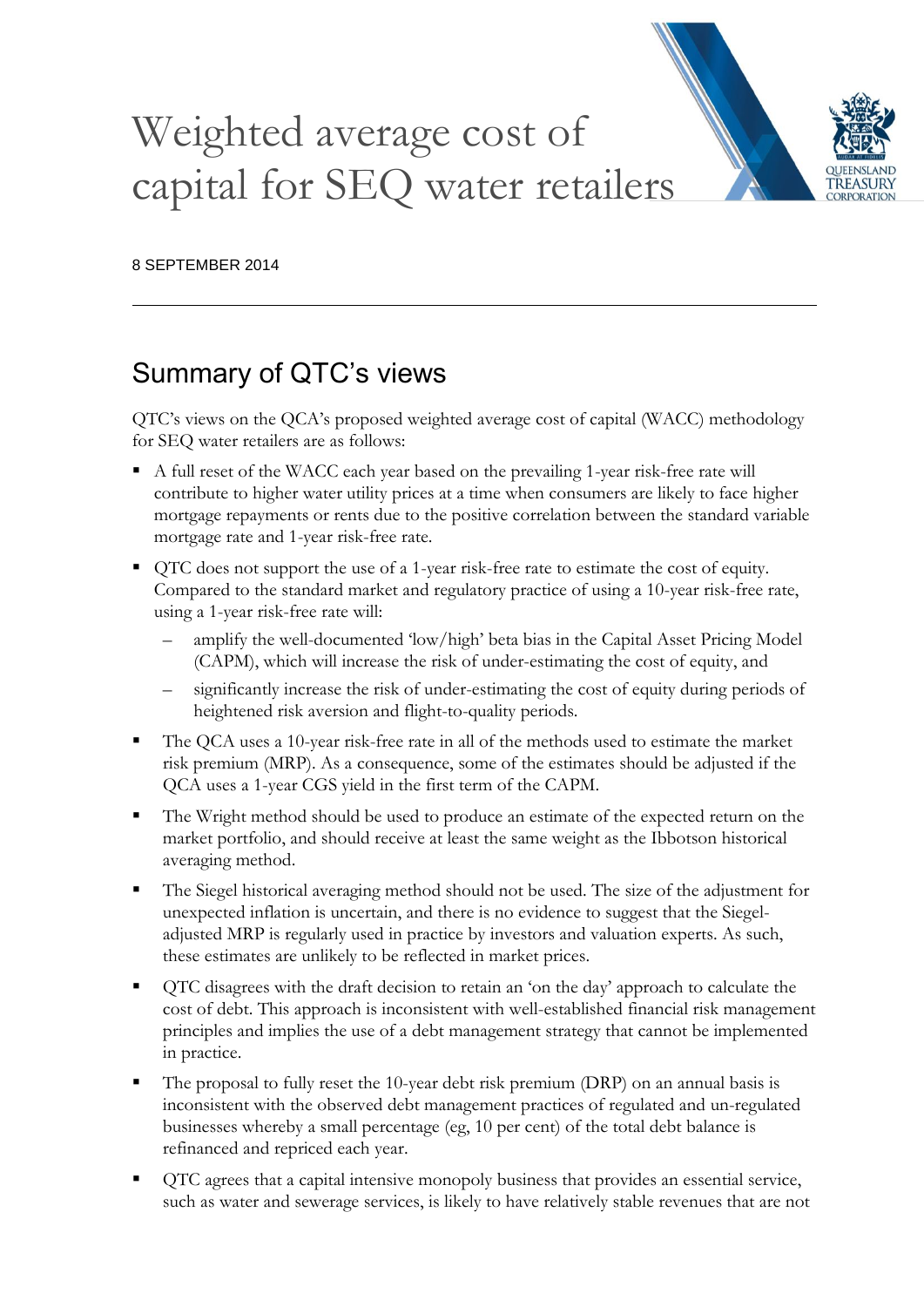very sensitive to the economic cycle. It follows that the WACC methodology, and in particular the cost of debt approach, should produce outcomes that are consistent with these characteristics.

 QTC is aware that the final WACC report for the water retailers will be considered by the QCA Board on 18 September 2014, which is before the due date of 10 October 2014 for submissions to the draft decision on the trailing average cost of debt approach. As such, it would be appropriate for the QCA to confirm that the cost of debt approach it intends to apply to the water retailers will be determined after the trailing average submissions have been considered.

# General comments

# Implications of a full WACC reset each year

QTC has concerns over the practical outcomes that are likely to occur if water utility revenues are set in accordance with the QCA's proposed WACC methodology.

In particular, a full reset of the WACC each year based on the prevailing 1-year CGS yield will result in water utility prices moving in line with short-term interest rates. Figure 1 displays the yield on a 1-year Commonwealth Government Security (CGS), which is a proxy for the QCA's risk-free rate, and the official cash rate (OCR) as set by the Reserve Bank of Australia. The correlation between the two rates is +0.92:





*Source: RBA, monthly data*

The standard variable mortgage rate is also linked to the OCR, and recent experience suggests that lenders are quick to pass on rate rises in full, but are much slower to pass on rate cuts.

If used for pricing purposes, the QCA's WACC methodology will contribute to higher water utility prices at a time when consumers are likely to face higher mortgage repayments or rents due to the positive correlation between the 1-year CGS yield the and standard variable mortgage rate. As consumers are already exposed to rising short-term interest rates, QTC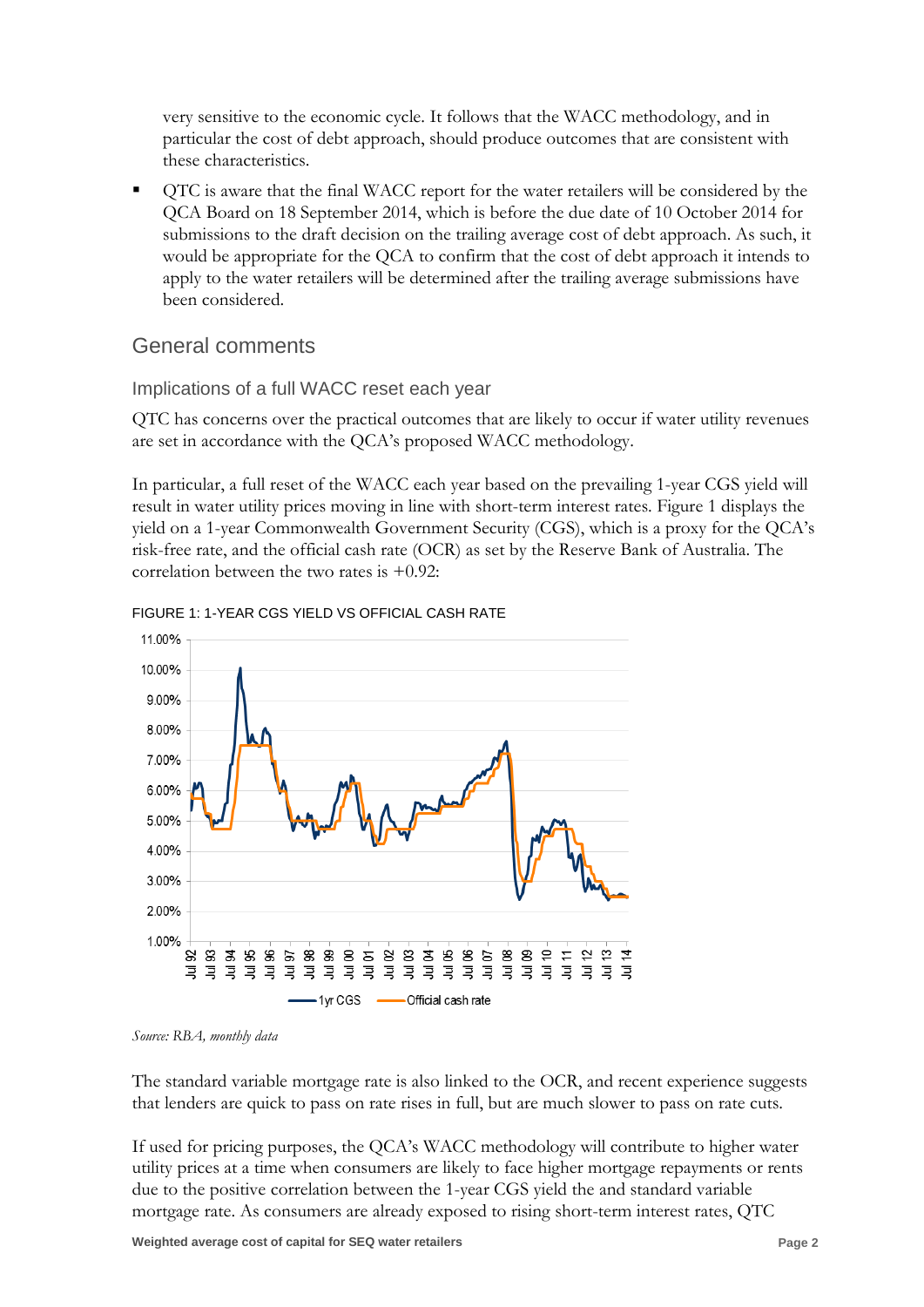considers it inappropriate for the QCA's WACC methodology to effectively increase this exposure.

Revenue characteristics of natural monopolies

QTC agrees with the QCA's description of the revenue characteristics of a natural monopoly that provides an essential service:

*'In general, capital intensive natural monopolies that provide essential services, such as water and sewerage services, are likely to have relatively stable revenues that are not very sensitive to the economic cycle. Therefore, the systematic risk of these entities should be relatively low.'* <sup>1</sup>

If used for pricing purposes, the proposed WACC methodology will produce annual revenues that are volatile and more sensitive to the economic cycle, which is the opposite of what is expected based on the above description.

What constitutes an abuse of monopoly power?

In QTC's view, there is a significant difference between abusing monopoly power and disagreements over how the WACC should be estimated. For example, the WACC methodologies used by regulators such as the Australian Energy Regulator (AER), the Independent Pricing and Regulatory Tribunal (IPART) and the QCA will produce different WACC estimates for a benchmark firm with the same asset beta and level of gearing.

If a water retailer were to use a WACC of 25 per cent for pricing purposes, and offered no explanation for how this value was determined, this would be a clear abuse of monopoly power. However, if the water retailer uses a WACC that is consistent with the approaches used by other regulators, but different from the QCA's estimate, it is unclear how this difference would be viewed by the QCA. Unless the water retailer had selectively chosen different approaches and parameters from different regulators to maximise revenues, it would be difficult to argue that monopoly power was being exercised.

The QCA suggests that the water retailers can determine their own prices and pricing structures within 'broad pricing principles'. It is unclear if the these principles are intended to apply to the WACC that is used for pricing purposes.

In the absence of a clearly defined approach for distinguishing between an abuse of monopoly power and a disagreement over how the WACC should be calculated, the water retailers will be exposed to considerable regulatory uncertainty. This outcome is inconsistent with the intended light-handed nature of the performance monitoring arrangements.

<u>.</u>

<sup>1</sup> QCA (August 2014), *Long-term framework for SEQ water retailers – weighted average cost of capital (WACC) Position Paper*, p. 19. Hereafter, the 'QCA Position Paper'.

**Weighted average cost of capital for SEQ water retailers Page 3**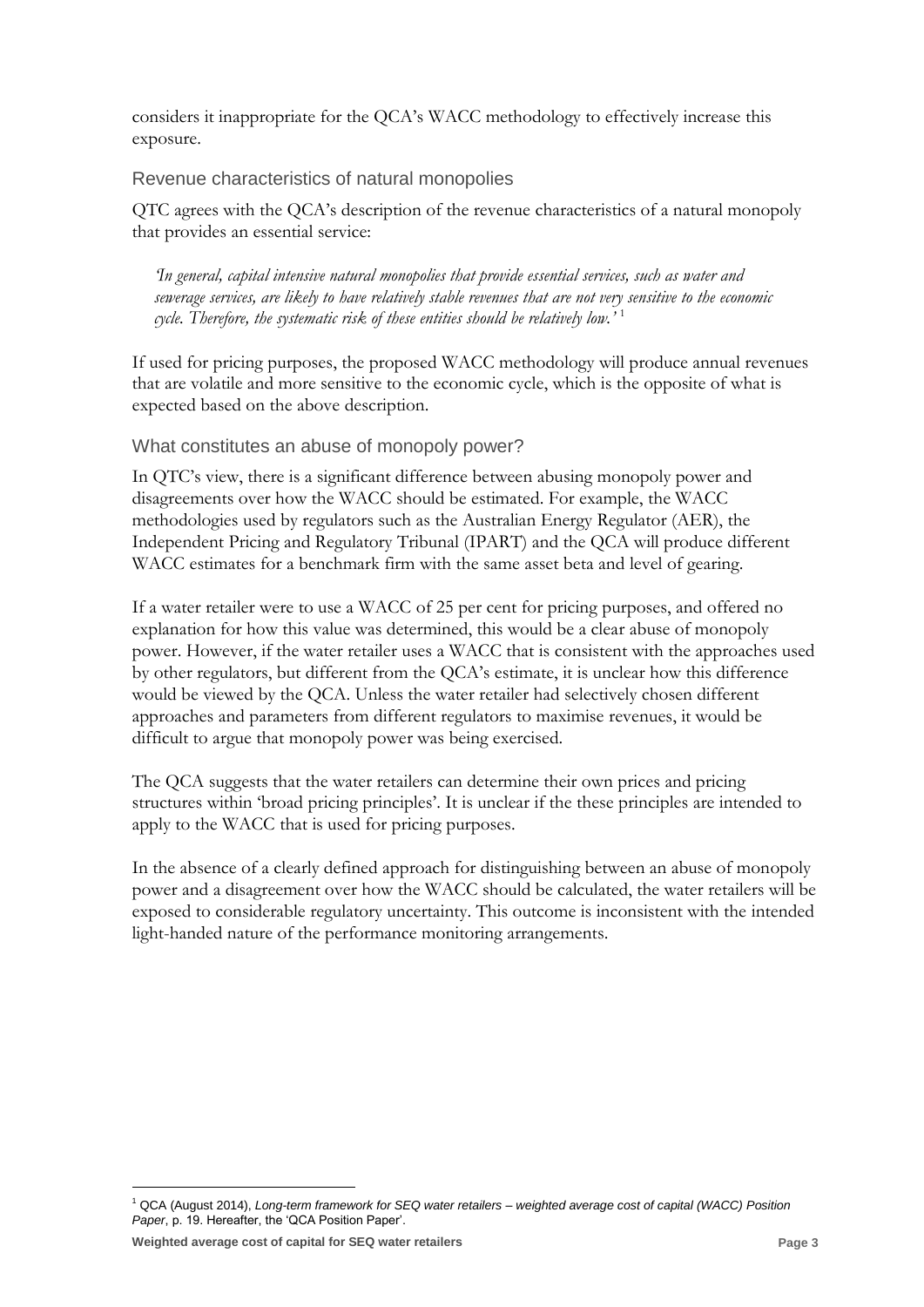# The cost of equity

# Term of the risk-free rate

QTC continues to support the use of a 10-year CGS yield to estimate the cost of equity, and considers a 10-year term to be consistent with commercial and regulatory practice.

# Consequences of using a 1-year term for risk-free rate

QTC acknowledges that the QCA is unlikely to change its view on the term of the risk-free rate in the cost of equity. Although QTC's does not agree with this view and continues to support a 10-year term, it is necessary to consider the practical consequences of the QCA's proposal to use the prevailing 1-year CGS yield in the cost of equity. It is also important to ensure that the QCA's MRP estimate is internally consistent with the 1-year CGS yield used in the first term of the CAPM<sup>2</sup>.

# Amplifying a known bias in the CAPM

There is empirical evidence which suggests that the relationship between beta and actual returns and beta is 'flatter' than the relationship between beta and the expected returns produced by the CAPM. This means that the CAPM tends to under-estimate (over-estimate) the cost of equity when the equity beta is less (greater) than 1.0.

The 'low/high' beta bias is particularly important for the water retailers as the QCA has proposed an equity beta of 0.65. Furthermore, the bias will be amplified if a 1-year CGS yield is used in the first term of the CAPM due to the (typically) positive slope of the CGS yield curve between 1- and 10-years<sup>3</sup>. This is likely to result in the cost of equity being under-estimated, even during normal market conditions.

Increased risk of under-estimating the cost of equity during periods of heightened risk aversion

QTC's views on the behaviour of CGS yields and required risk premiums during periods of heighted risk aversion and flight-to-quality periods was provided in our submission to the QCA's first discussion paper<sup>4</sup>.

The main points from that submission are summarised below:

- The MRP measures the market price of risk, which is directly related to the level of investor risk-aversion.
- The factors that cause CGS yields to fall during periods of heighted risk aversion and flight-to-quality periods are unlikely to cause the expected returns on risky/less liquid assets to fall by the same amount, if at all.
- The increased demand for CGS during periods of heightened risk aversion and flight-toquality periods will not be matched by an increase in demand for risky/less liquid assets. In fact, the opposite is true as investors will be selling risky/less liquid assets, thereby increasing the supply of those assets in the market. The supply and demand dynamics of this process will cause the margin between the lower CGS yields and the expected return on risky/less liquid assets (such as equities) to increase.

<sup>4</sup> QTC (March 2013), *The risk-free rate and the market risk premium*, pp. 16-20

 $2$  These additional considerations do not mean that QTC supports the use of a 1-year risk-free rate.

 $3$  As the empirical evidence suggests that the relationship between beta and CAPM expected returns is too steep, using a 1year CGS yield will make the relationship even steeper, thereby amplifying the low/high beta bias.

**Weighted average cost of capital for SEQ water retailers Page 4**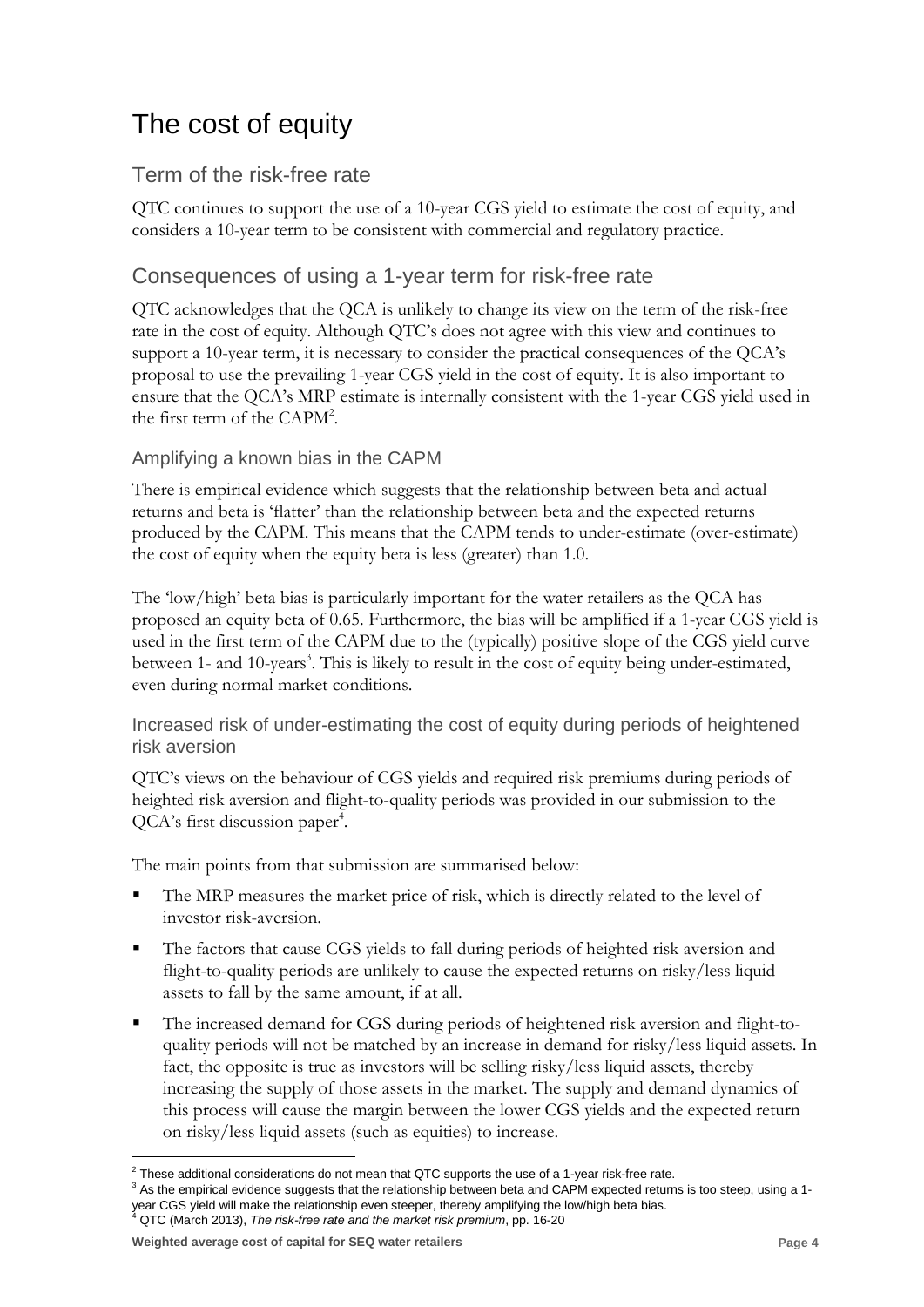It is important to keep in mind that these observations were made in the context of using the 10-year CGS yield as a proxy for the risk-free rate. Figure 2 shows the 1-year CGS yield and the slope of the CGS yield curve between 1- and 10-years:



FIGURE 2: 1-YEAR CGS YIELD AND THE CGS SLOPE BETWEEN 1- AND 10-YEARS

*Source: RBA, monthly data*

During periods of heightened risk aversion, the yield curve tends to steepen as the 1-year CGS yield falls by more than the 10-year CGS yield. This is particularly evident between 2008 and  $2010^5$ .

The QCA uses a 10-year CGS yield in all of the methods used to estimate the MRP, and proposes to pair this estimate with the 1-year CGS yield to estimate the cost of equity. However, the 1- and 10-year CGS yields behave very differently during periods of heightened risk aversion, and this will increase the risk of the cost of equity being under-estimated during these periods

In QTC's view, a more accurate estimate of the cost of equity will be produced if a 10-year CGS yield is used, which is consistent with how the QCA estimates the MRP. If the QCA uses the prevailing 1-year CGS yield, most of the individual MRP estimates should be adjusted to be consistent with this yield.

# The market risk premium

-

# Inconsistent use of risk-free rates

The QCA notes an apparent inconsistency between using two different risk-free rates within the CAPM (ie, a 1-year CGS yield for the first term and a 10-year CGS yield to estimate the MRP). In addressing the inconsistency the QCA states:

**Weighted average cost of capital for SEQ water retailers Page 5** <sup>5</sup> The correlation between changes in the 1-year CGS yield and changes in the slope of the CGS yield curve is -0.5.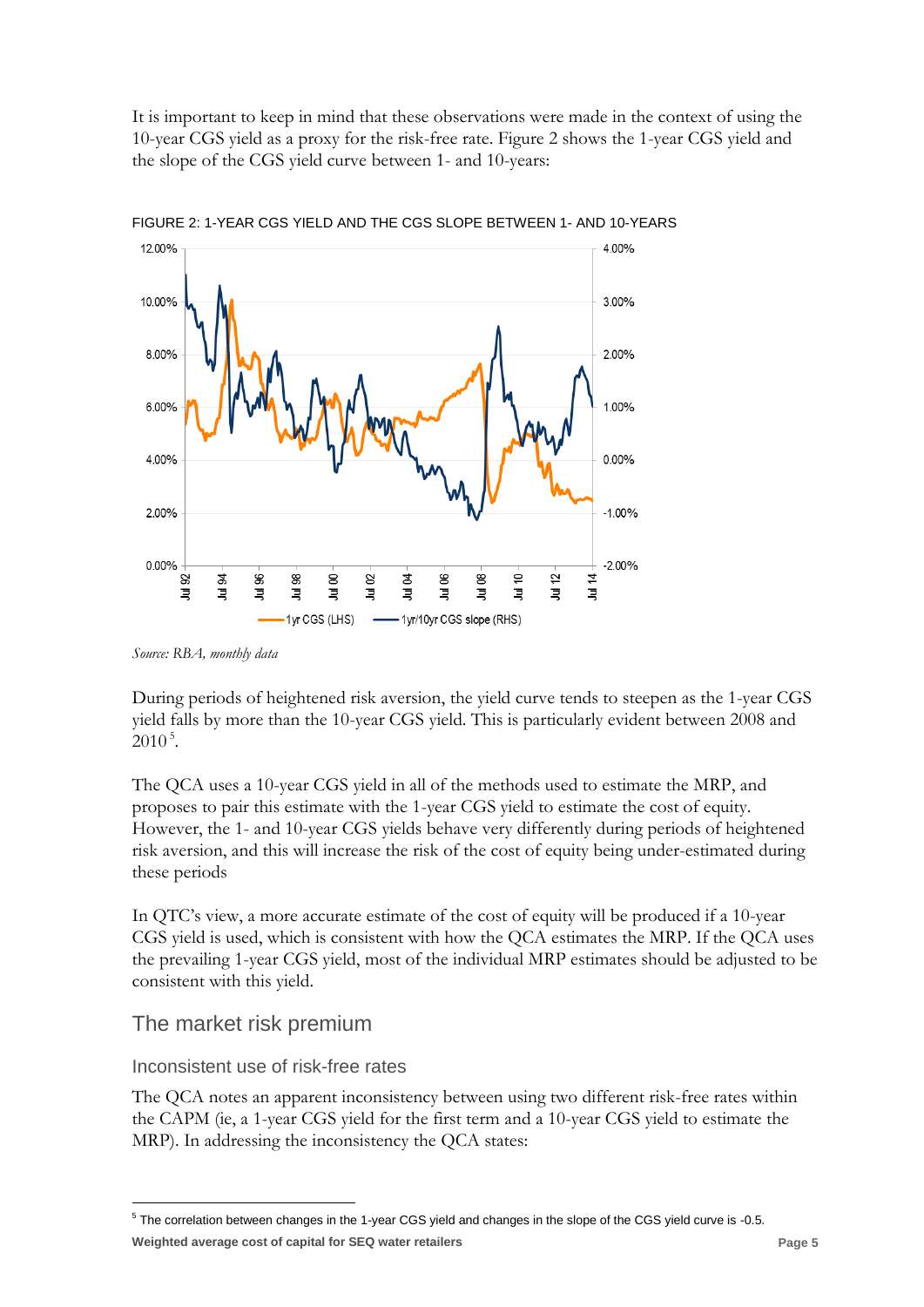*'The relevant term for the market risk premium should correspond to the across-investor holding period between successive portfolio reassessments. This term could be as short as one year or as long as 10 years (or possibly even longer). As this period is uncertain, pragmatic considerations with respect to data availability have supported using a 10-year rate to estimate the market risk premium.'* <sup>6</sup>

The issue of data availability is only relevant to estimation methods that require historical riskfree rates, such as Ibbotson historical averaging. There are no such issues for the Cornell and Wright methods, and the MRPs used by independent valuation experts.

As the QCA uses a 10-year CGS yield in all of the methods used to estimate the MRP it is necessary to adjust some of the estimates if a 1-year CGS yield is used in the first term of the CAPM. Specifically:

- For the Cornell and Wright methods, the prevailing 1-year CGS yield should be deduced from the estimate of the expected return on the market portfolio to calculate the MRP.
- If the QCA chooses to only consider the MRPs used by independent experts, rather than the total cost of equity for the average firm, the MRPs should be adjusted by the margin between the prevailing 1- and 10-year CGS yields.

These adjustments are consistent with the approach adopted by Lally in advice provided to the New Zealand Commerce Commission in 2008 (refer Appendix A).

### Ibbotson historical averaging

QTC supports the use of Ibbotson historical averaging to estimate the historical MRP.

#### Siegel historical averaging

QTC does not support the use of Siegel historical averaging to estimate the historical MRP.

The size of the adjustment for unexpected is uncertain, and the process of adjusting the historical yields during the period when unexpected inflation was considered to be high significantly increases the volatility of the adjusted MRP. Furthermore, there is no evidence to suggest that the Siegel-adjusted MRP is regularly used in practice by investors and valuation experts. As such, these estimates are unlikely to be reflected in market prices.

#### *Making adjustments to historical data*

In recent advice to the AER, McKenzie and Partington recommended that, despite the Siegel's arguments having merit, a downward adjustment to the Ibbotson MRP should not be made:

*'[W]e think there is merit in the arguments of Siegel (1992, 2002) … that the historic estimate of the MRP is biased upwards. Since it is not clear what the precise magnitude of the bias is, however, we do not recommend adjusting the historic estimate downwards when it is to be used as an input to determining the current regulatory MRP.'* <sup>7</sup>

Lally and Marsden have also expressed concerns regarding the use of Siegel-adjusted MRPs to estimate the cost of capital:

<sup>6</sup> QCA (August 2014), *Final decision – Cost of capital: market parameters*, p. 49. Hereafter, the 'QCA Cost of Capital Paper' <sup>7</sup> McKenzie, M and G. Partington (February 2013), *Review of the AER's overall approach to the risk free rate and market risk premium*, p. 19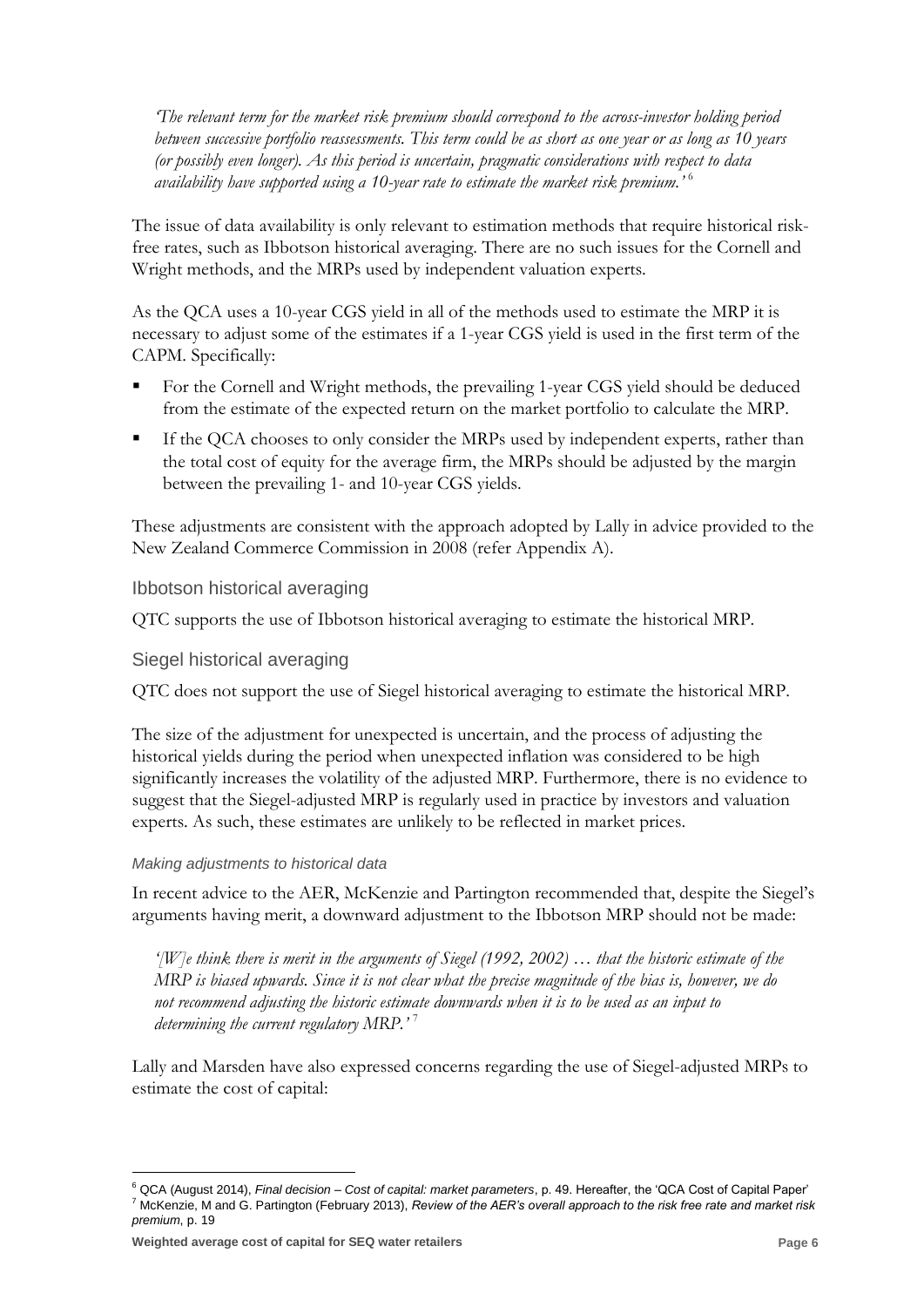*'If one were to adopt these lower Siegel type estimates of the market risk premium, the implications for the cost of capital and capital budgeting would be significant. However, as pointed out by Dimson et al (2002),* **past equity returns may also have been higher if the economic and other factors that gave rise to very low real bond returns had not arisen***. Thus Siegel's (1992) arguments must be treated with some caution.'* <sup>8</sup> *[emphasis added]*

The reference to Dimson et. al is important as it suggests that *even if* an accurate estimate of historical unexpected inflation could be made, it does not follow that this estimate should be added to the historical average real yield without making an increase to the historical real return on equity.

#### *Use of the Siegel-adjusted MRP in practice*

The available evidence suggests that investors and valuation experts to not use the Siegeladjusted MRP in practice. For example, the MRPs reported in KPMG's 2013 Valuation Practices Survey are higher than the Siegel-adjusted MRP:

*'Survey participants overwhelmingly are using an equity (market) risk premium (EMRP) for Australia of 6 percent, with some bias towards 7 percent.'* <sup>9</sup>

In addition, none of the independent valuation experts considered in Ernst & Young's 2012 report used an MRP of less than 6.0 per cent<sup>10</sup>. This suggests that Siegel-adjusted MRPs are not used in practice, and are therefore unlikely to be reflected in market prices and expected returns.

### *QCA response*

The QCA considers the lack of use of the Siegel-adjusted MRP to be irrelevant because the Siegel method has been chosen on merit. In QTC's view, the relevant consideration *is* whether investors and valuation experts are likely to use or consider the lower Siegel-adjusted MRP when determining expected returns and the prices they are prepared to pay for risky assets. The available evidence suggests they do not.

QTC notes that McKenzie and Partington also consider Siegel's arguments to have merit, yet they still advised the AER to not make a downward adjustment to the Ibbotson MRP.

# The Wright method

-

QTC supports the use of the Wright method to produce an estimate of the expected return on the market portfolio, which is a key input in the CAPM. In QTC's view, the Wright method should receive at least the same weight as the Ibbotson historical averaging method.

The Wright method does not depend on historical risk-free rates. If the QCA uses the prevailing 1-year CGS yield in the cost of equity, the same yield should be deducted from the estimate of the expected return on the market portfolio to determine the implied MRP from the Wright method.

A more detailed consideration of the Wright method is presented in Appendix C.

<sup>8</sup> Lally, M. and A. Marsden (2002), *Historical market risk premiums in New Zealand: 1931 – 2000*, p. 18

<sup>9</sup> KPMG (2013). *Valuation Practices Survey 2013*, p. 16

<sup>10</sup> Ernst & Young (November 2012), *Market evidence on the cost of equity. Victorian gas access arrangement review 2013- 2017*, p. 23

**Weighted average cost of capital for SEQ water retailers Page 7**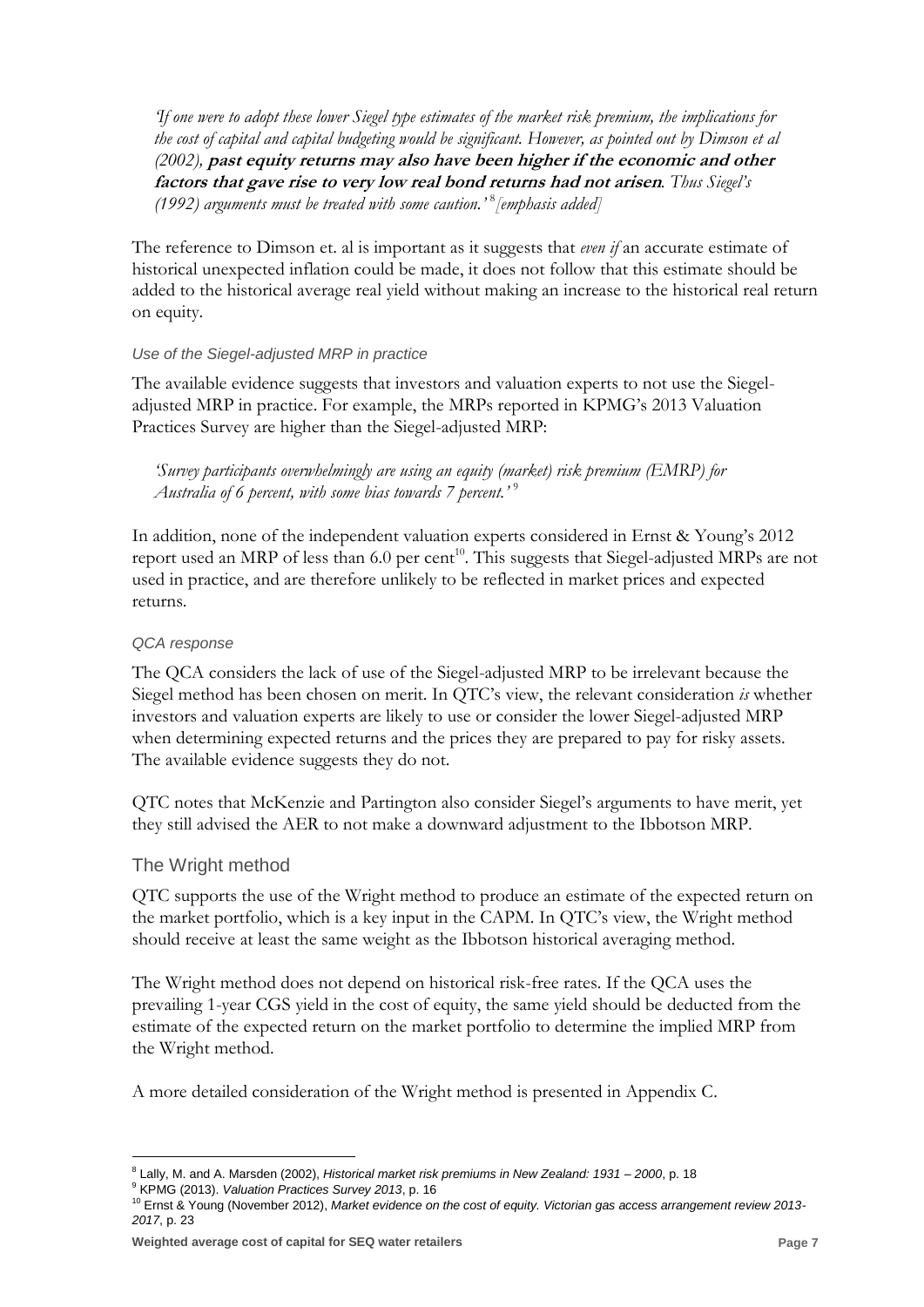# Dividend discount model

QTC supports the use of dividend discount models (DDM) to estimate the expected return on the market portfolio.

Regardless of which version of the DDM is used, the implied MRP should be calculated using the same CGS yield that is used in the first term of the CAPM.

# Independent expert reports

QTC supports the use of independent expert reports to estimate the expected return on the market portfolio.

If the QCA chooses to only consider the MRPs used by independent experts, rather than the total cost of equity for the average firm, the MRPs should be adjusted by the margin between the prevailing 1- and 10-year CGS yields.

# The cost of debt

QTC disagrees with the QCA's draft decision to retain an 'on the day' approach to calculate the cost of debt<sup>11</sup>. The proposed approach is inconsistent with well-established financial risk management principles, and implies the use of a debt management strategy that cannot be implemented in practice.

In QTC's view, the main objectives of the cost of debt approach are to:

- replicate the cost of debt produced by a prudent and efficient benchmark debt financing strategy
- minimise the difference between the annual cost of debt allowance and the annual cost of debt incurred by an efficiently financed benchmark firm, and
- **PED FIRM** The sensor of the benchmark firm to undertake efficient capital expenditure, including the amount and timing of the expenditure.

The first objective reflects the broad regulatory objective of only providing compensation for efficient costs, including the cost of finance. The second objective follows from the contractual nature of interest payments on debt, and the fact that any mismatches must be funded as they occur<sup>12</sup>. The third objective ensures that the cost of debt approach minimises the potential for investment distortions.

In QTC's view, the QCA's proposed cost of debt approach, which results in a full reset of the total cost of debt each year, does not satisfy these objectives.

# Trailing average approach

-

The QCA presents several reasons for why an 'on the day' approach is preferred over QTC's proposed weighted trailing average approach. A brief response is provided in the following sections, and a more detailed response will be provided in our 10 October 2014 submission.

**Weighted average cost of capital for SEQ water retailers Page 8**

<sup>11</sup> QCA (August 2014), *Draft decision – Trailing average cost of debt*. Hereafter, the 'QCA Trailing Average Paper'.  $12$  This is why QTC considers the time series properties of the cost of debt allowance to be just as important as the average cost of debt allowance over the long-term.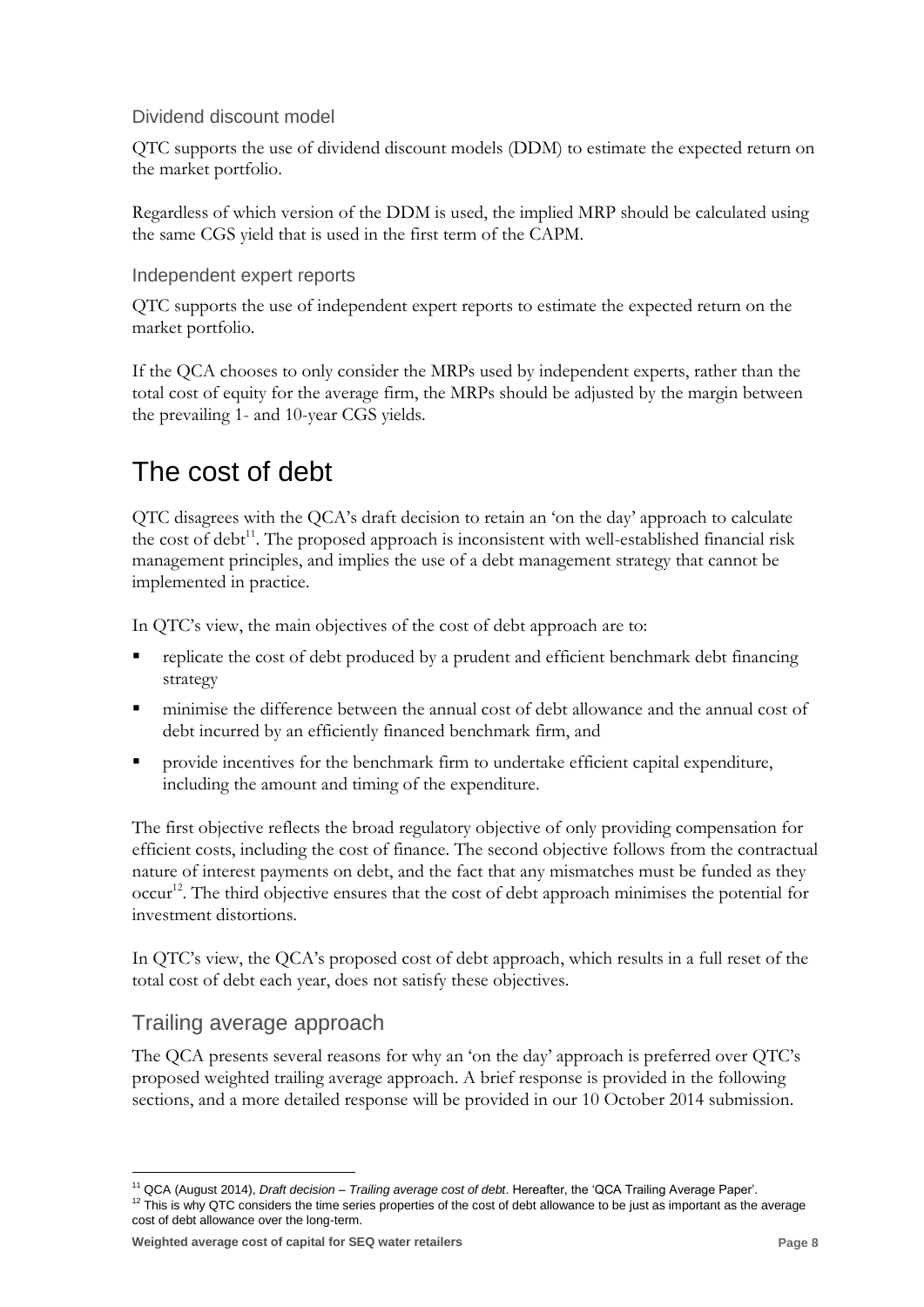# Economic efficiency criteria

The QCA claims that a trailing average that applies to the 10-year benchmark debt yield is not suitable for estimating the regulatory cost of debt because it violates economic efficiency criteria<sup>13</sup>. The AER, using the same criteria of productive, allocative and dynamic efficiency, came to the opposite conclusion:

*'In the presence of refinancing risk, it is efficient for a service provider to hold a portfolio of debt with staggered maturity dates. The allowed return on debt under the trailing average portfolio approach reflects the financing cost of a benchmark efficient entity with such a staggered portfolio. Further, we consider the approach promotes productive, allocative, and dynamic efficiency of debt financing practices.'* <sup>14</sup>

# Perceived relevance of the regulatory term

The QCA considers the appropriate benchmark entity to be an efficient regulated comparator, and therefore the regulatory term is an 'inherent factor' in determining the cost of debt<sup>15</sup>.

The amount of regulated assets that are subject to a pure on the day approach has reduced significantly. For example, the AER currently regulates gas and electricity network businesses with total assets of approximately \$100 billion. These businesses will have their cost of debt determined by a trailing average approach that applies to the total 10-year cost of debt. The term of the regulatory period is of no relevance to this calculation.

Furthermore, IPART no longer uses a pure on the day approach to estimate the cost of debt. IPART now assigns a 50 per cent weight to the 10-year average of the 10-year debt yield, which is effectively a trailing average without annual updates.

It QTC's view, it cannot be argued that the length of the regulatory period is an 'inherent factor' in determining the regulated cost of debt for the benchmark entity.

Perceived overstatement of the cost of debt

The QCA observes that transaction costs on interest rate swaps are less than the average margin between 1- and 10-year swap rates, and concludes that using a 10-year benchmark debt yield will typically over-state the cost of debt<sup>16</sup>.

The QCA's analysis is incomplete as it does not address the higher interest rate risk associated with shorter-term debt.

# Economic signals for new investment

The QCA expresses concerns over the using actual changes in the regulated asset base (RAB) to calculate a weighted trailing average, and considers this to be inconsistent with a benchmark approach. QTC does not agree with these concerns for the following reasons:

 $\blacksquare$  The RAB is used to determine the dollar value of the cost of debt (and cost of equity) component of the annual revenues. If this is considered to be acceptable, it is reasonable to use the same data to calculate a weighted trailing average.

<sup>-</sup><sup>13</sup> QCA Position Paper, p. 27

<sup>14</sup> AER (August 2013), *Better Regulation – Explanatory statement: Draft rate of return guideline*, p. 83

<sup>15</sup> QCA Position Paper, p. 32

<sup>&</sup>lt;sup>16</sup> QCA Position Paper, p. 29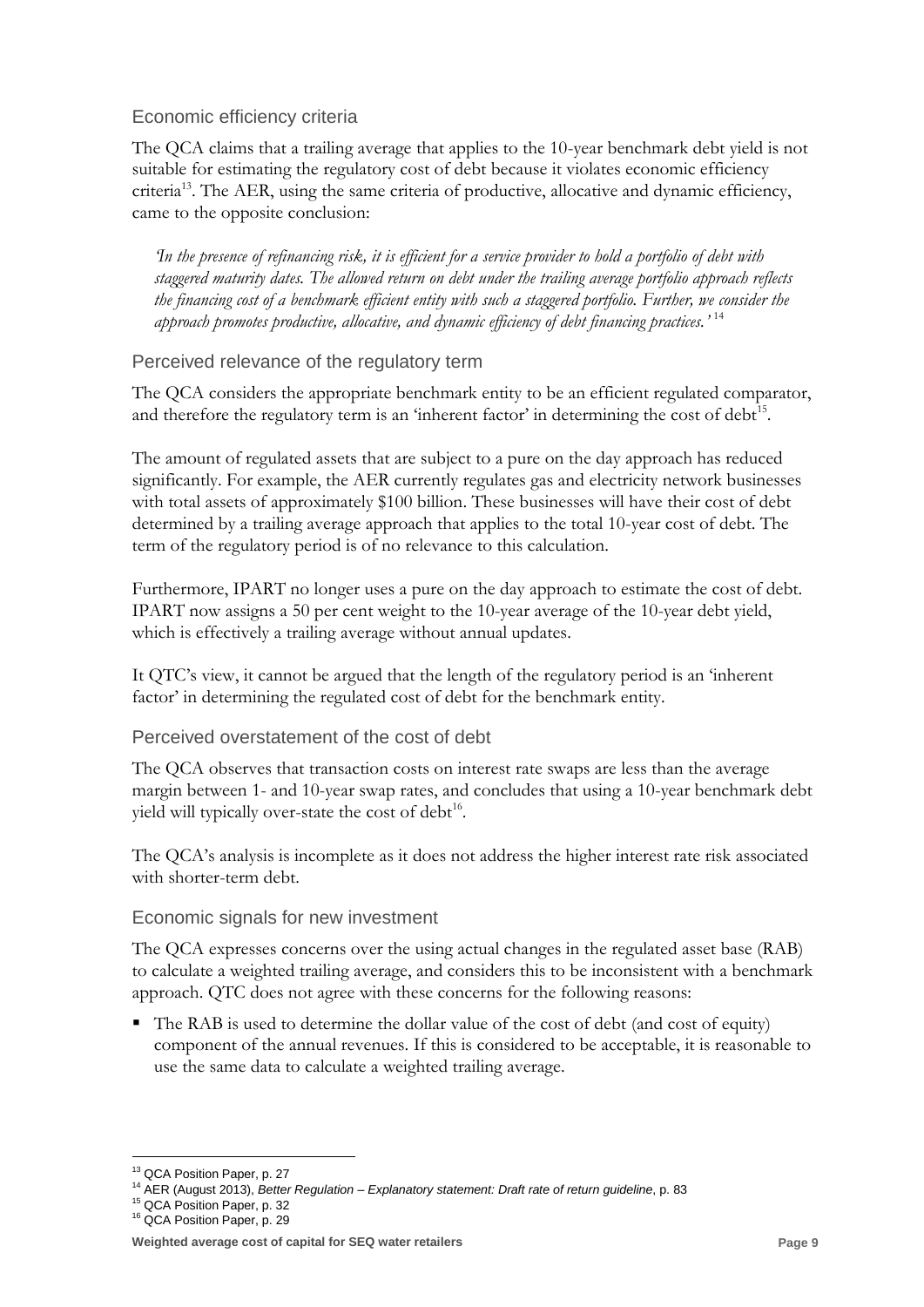Changes in the RAB (or RAB  $\times$  benchmark gearing) are independent of the actual mix of equity and debt that is used to fund new investment. As such, compensation for the cost of debt is based on the benchmark debt balance rather than the actual debt balance.

# Inconsistent use of risk-free rates

The QCA argues that the same risk-free rate should be used in the cost of debt and cost of equity to satisfy the  $NPV=0$  principle. As the QCA has concluded that a 1-year risk-free rate must be used in the cost of equity, it is not possible to adopt a trailing average that applies to the total 10-year debt yield $17$ :

*'Lally (2014) considered that there was no inconsistency in using the prevailing risk*‐*free rate in setting the regulatory cost of equity and using a trailing average cost of debt approach. Lally argued that, provided it is feasible for firms to engage in a debt strategy in which the total cost of debt or the debt risk premium is a trailing average, regulatory use of a trailing average regime will satisfy the NPV = 0 Principle.'* 

*However, Lally did not specifically comment on the inconsistency in the term of the risk*‐*free rate used if the trailing average is applied to the total cost of debt.'* 18

Lally did specifically comment on the use of different terms for the risk-free rate in the cost of equity and the trailing average cost of debt in his 2010 advice to the QCA:

*'The fourth option would be for the firm to borrow for more than one year (ten years, for example) and use neither interest rate swap contracts nor credit default swaps to convert the ten year debt into one year debt. In this event, the total costs of debt that would be incurred by the firm each year would be the average ten year risk free rate embedded in its existing debt, the average ten year debt premium embedded in its existing debt, and the annualised debt issue costs arising from ten yearly debt issues.* **Thus, the pricing strategy that would just recover costs ex ante (NPV = 0) would invoke these [ten year] debt costs along with the prevailing one year risk free rate for the cost of equity, and the same costs should then be invoked by the QCA in setting WACC for monitoring purposes.***'* <sup>19</sup>*[emphasis added]*

Lally's advice does not support the QCA's claim that the same term for the risk-free rate must be used in the cost of equity and the cost of debt.

# **Complexity**

In QTC's view, the QCA has not been consistent in applying its complexity criterion to the overall cost of debt approach. For example, a weighted trailing average is considered to be 'more complex' than the on the day approach<sup>20</sup>. This description is not accurate as both approaches require an average debt yield to be calculated over different time periods. A weighted trailing average involves additional steps, but these can hardly be considered to be 'complex'.

In contrast, the QCA is still proposing to use a complex and data intensive method for estimating the benchmark debt yield even though the RBA now publishes monthly estimates of 3, 5, 7 and 10-year non-financial corporate yields and DRPs for broad A and BBB credit ratings.

<sup>20</sup> QCA Draft Trailing Average Paper, p. 20

<sup>-</sup><sup>17</sup> QCA Draft Trailing Average Paper, p. 24

<sup>18</sup> QCA Draft Trailing Average Paper, p. 24

<sup>19</sup> Lally, M. (September 2010), *The appropriate term for WACC parameters for the SEQ interim price monitoring*, p. 10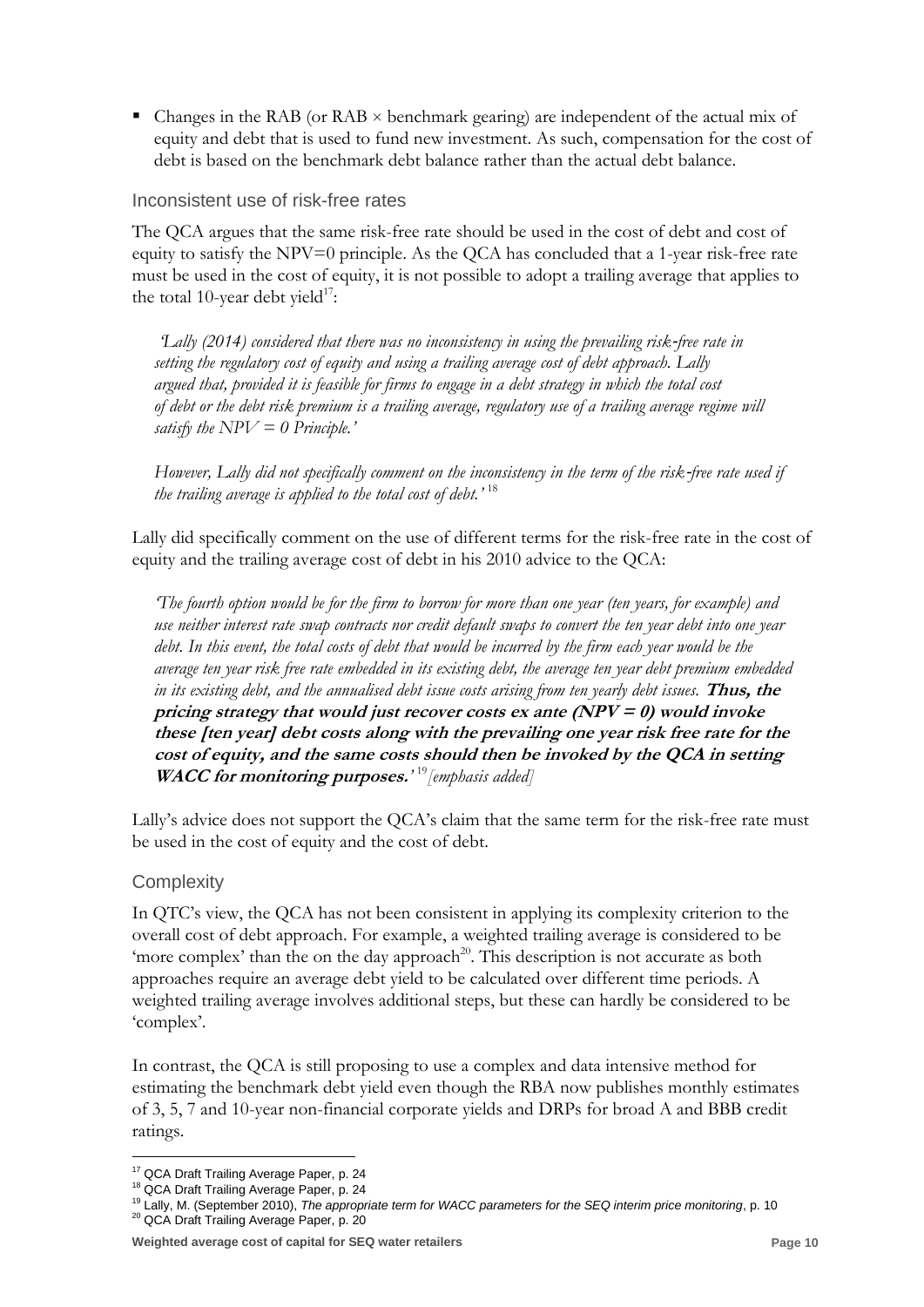# Appendix A – Required MRP adjustments

In advice provided to the New Zealand Commerce Commission, Lally proposed a series of adjustments to address the issue of using two different risk-free rates in the CAPM:

*'Most of these [MRP] figures invoke the ten year risk free rate. This term should reflect the common investor horizon assumed within the CAPM. In the face of variation across investors, it would seem reasonable to use the across-investor average period between successive equity portfolio reassessments. Froot et al (1992, Table 1) gives "average holding periods" for a wide range of US investor classes, and the weighted average of these is 3.4 years. However, these "average holding periods" for each investor class are determined by simply inverting the average turnover rate and this will significantly underestimate the average holding period. On the other hand, an investor's average holding period will significantly overstate the period between successive reassessments of their portfolio because a reassessment will not in general induce sale of all assets currently held.* 

*In the face of these difficulties, the estimates of the market risk premium arising from the use of one and five year bonds are also considered. However, only the Merton, forward-looking [Cornell] and survey based estimates can be modified.'* <sup>21</sup>

In regards to the Cornell estimates, Lally averages the 5- and 10-year risk-free rates over a 1 month period (December 2006). The average 10-year risk-free rate is added back to the original MRP before deducting average 5-year risk-free rate to produce an estimate of the MRP measured relative to the 5-year risk-free rate<sup>22</sup>.

The same approach was applied to the survey results, although a different 1-month averaging period was used (May 2003), presumably to align with the timing of the survey.

No adjustments were made to the Ibbotson and Siegel historical MRPs due to lack of historical 5-year risk-free rates for the relevant averaging period. This is consistent with the QCA's current approach.

# Implications for the QCA

-

As the QCA uses a 10-year CGS yield in all of the methods used to estimate the MRP it is necessary to adjust some of the estimates if a 1-year CGS yield is used in the first term of the CAPM:

- For the Cornell and Wright methods, the prevailing 1-year CGS yield should be deduced from the estimate of the expected return on the market portfolio to calculate the MRP.
- If the QCA chooses to only consider the MRPs used by independent experts, rather than the total cost of equity for the average firm, the MRPs should be adjusted by the margin between the prevailing 1- and 10-year CGS yields.

**Weighted average cost of capital for SEQ water retailers Page 11**

<sup>21</sup> Lally, M. (October 2008), *The weighted average cost of capital for gas pipeline businesses*, p. 24

<sup>&</sup>lt;sup>22</sup> The version of the CAPM used by Lally makes a tax adjustment to the risk-free rate, so the change in the MRP is less than the difference between the average 5- and 10-year risk-free rates (see equation 4 on p. 9).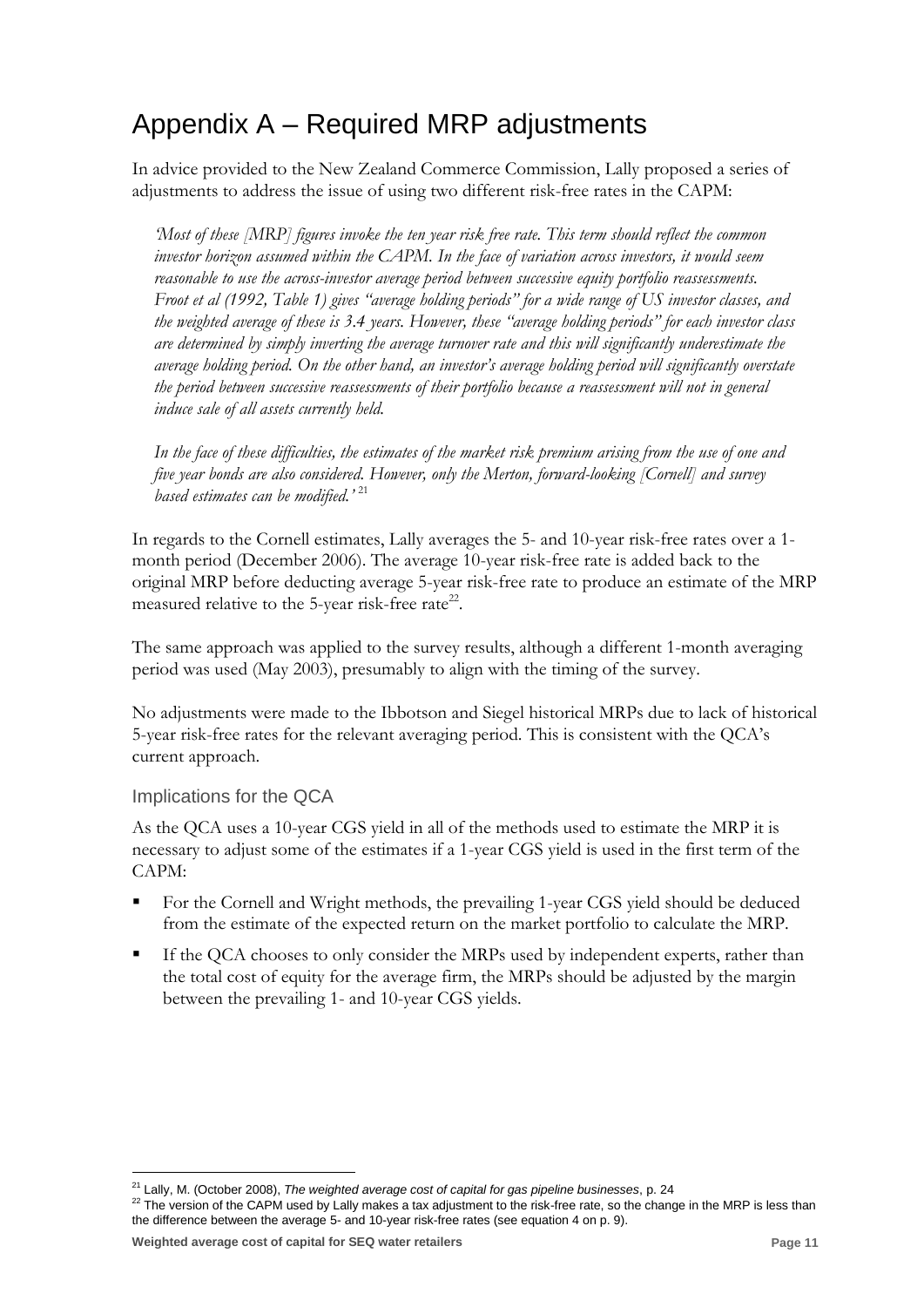# Appendix B – Analysis of the historical MRP and real return on equity

Based on Lally's analysis of the historical MRP and real return on equity, the QCA concludes that more weight should be given to the historical MRP estimates<sup>23</sup>:

*'The QCA has also considered the argument from stakeholders regarding whether the return on equity is more stable than the market risk premium and consider that this is ultimately an empirical matter.… the QCA has reproduced analysis undertaken by Lally (2013a) and concluded that the market risk premium is relatively more stable than the return on equity for Australia.*

**This evidence supports more weight being attributed to the Ibbotson and Siegel estimates than to the Wright estimates***. However, the QCA will have regard to the Wright estimates in forming a view on an appropriate estimate of the market risk premium.'* <sup>24</sup> *[emphasis added]*

Replicating Lally's MRP calculations

QTC has replicated Lally's calculations using data up to December 2013 (Figure 3):



FIGURE 3: ROLLING 30-YEAR AVERAGES FROM LALLY (2013, FIGURE 1)

As the risk-free rate and nominal annual equity returns are deflated by the same measure of realised inflation, the MRP series in Figure 3 is effectively the same as the Ibbotson estimate. The standard deviations of the MRP and the real return on equity are 0.9 per cent and 1.5 per cent respectively.

# Adjusting for unexpected inflation

Lally observes that the period between 1940 and 1990 was characterised by abnormally high inflation of 6.6 per cent per annum. The dampening effect of relatively high realised inflation on the 'real' yields is evident in Figure 2 with the 30-year rolling average becoming negative on several occasions around the middle of the sample period.

<sup>&</sup>lt;u>.</u> <sup>23</sup> Lally, M. (March 2013), *Review of the AER's methodology for the risk free rate and the market risk premium*, p. 13. <sup>24</sup> QCA Cost of Capital Paper, p. 80

**Weighted average cost of capital for SEQ water retailers Page 12 Page 12 Page 12**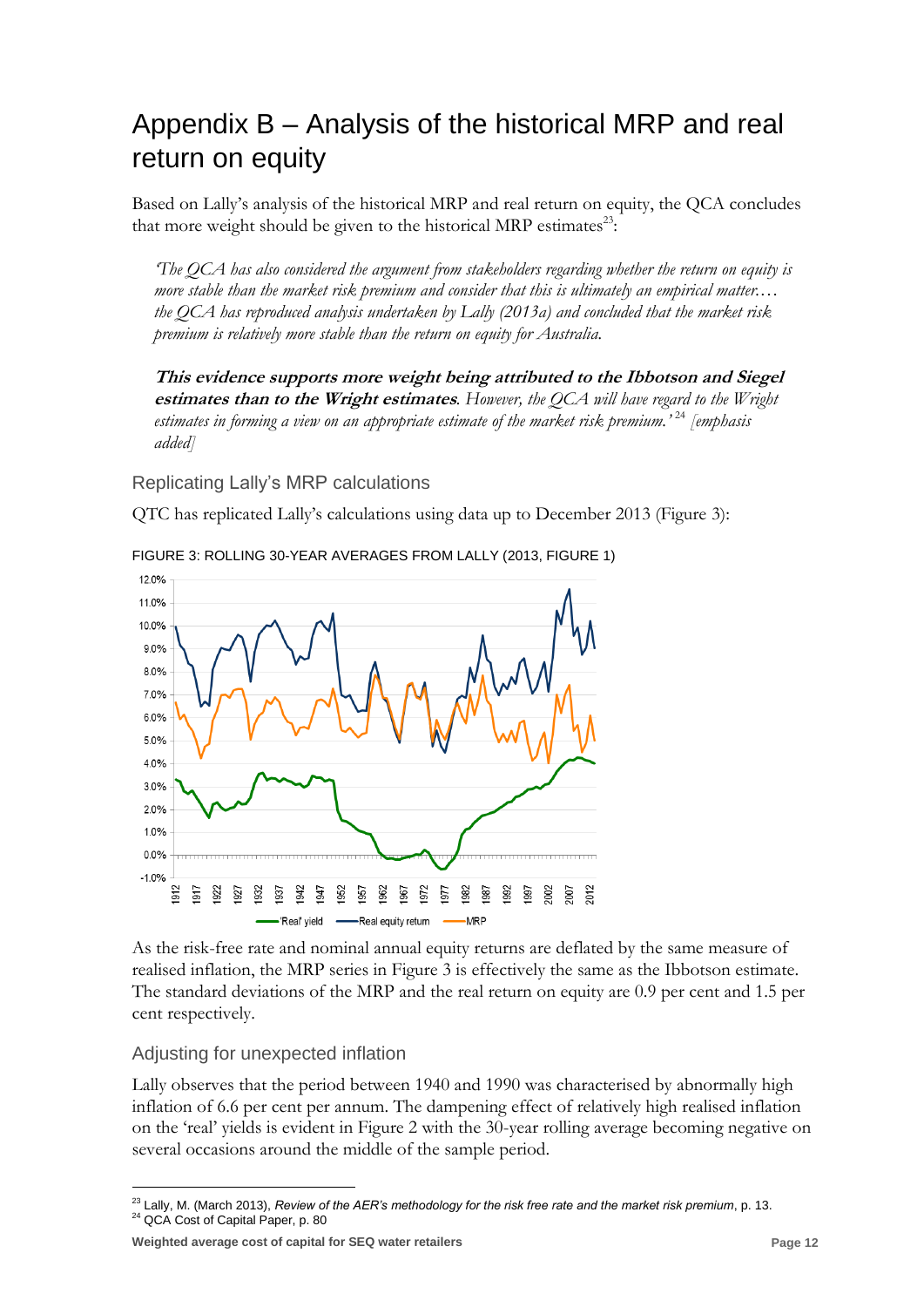The average real yield between 1883 and 2013 is 2.4 per cent. Lally proposes an improved long-term real yield estimate of 3.6 per cent based on historical data from 1883 to 1939 (3.5 per cent) and the average 10-year Commonwealth Government inflation-linked bond yield from 1986 to the present  $(3.7 \text{ per cent})^{25}$ . The net effect of the adjustment is a reduction in the average historical MRP of 1.2 per cent (3.6 per cent minus 2.4 per cent).

#### *Time series implications of adjusting the real yields*

As Lally considers the effects of unexpected inflation to be concentrated in the 1940–1990 sub-period, it is not appropriate to simply increase each 'real' yield in the full 1883–2013 sample period by 1.2 per cent (and thereby reducing the MRP by 1.2 per cent). The correct approach is to:

- use the observed yields on 10-year inflation-linked CGS from 1986 to 2013 (ie, true real yields), and
- increase each real yield between 1940 and 1985 by an amount that produces an average real yield over the entire sample period of 3.6 per cent to match Lally's proposed longterm estimate<sup>26</sup>.

These adjustments result in a significant change in the time series properties of the historical real yield and MRP, as shown in Figure 4.





Increasing the yields between 1940 and 1985 and using the true real yields from 1986 to 2013 increases the standard deviation of the Siegel-adjusted MRP to 1.5 per cent, which is higher than the Ibbotson estimate and the same as the real return on equity<sup>27</sup>.

<sup>&</sup>lt;u>.</u> <sup>25</sup> Lally (October 2013), p. 30.

<sup>&</sup>lt;sup>26</sup> To produce an average real yield of 3.6 per cent across the entire sample period requires increasing each real yield from 1940 to 1985 by 3.34 percentage points.

<sup>&</sup>lt;sup>27</sup> The average real return on equity is 8.4 per cent, which is larger than the average Siegel-adjusted MRP of 4.8 per cent. In relative terms the standard deviation of the adjusted MRP series is significantly higher than the real return on equity.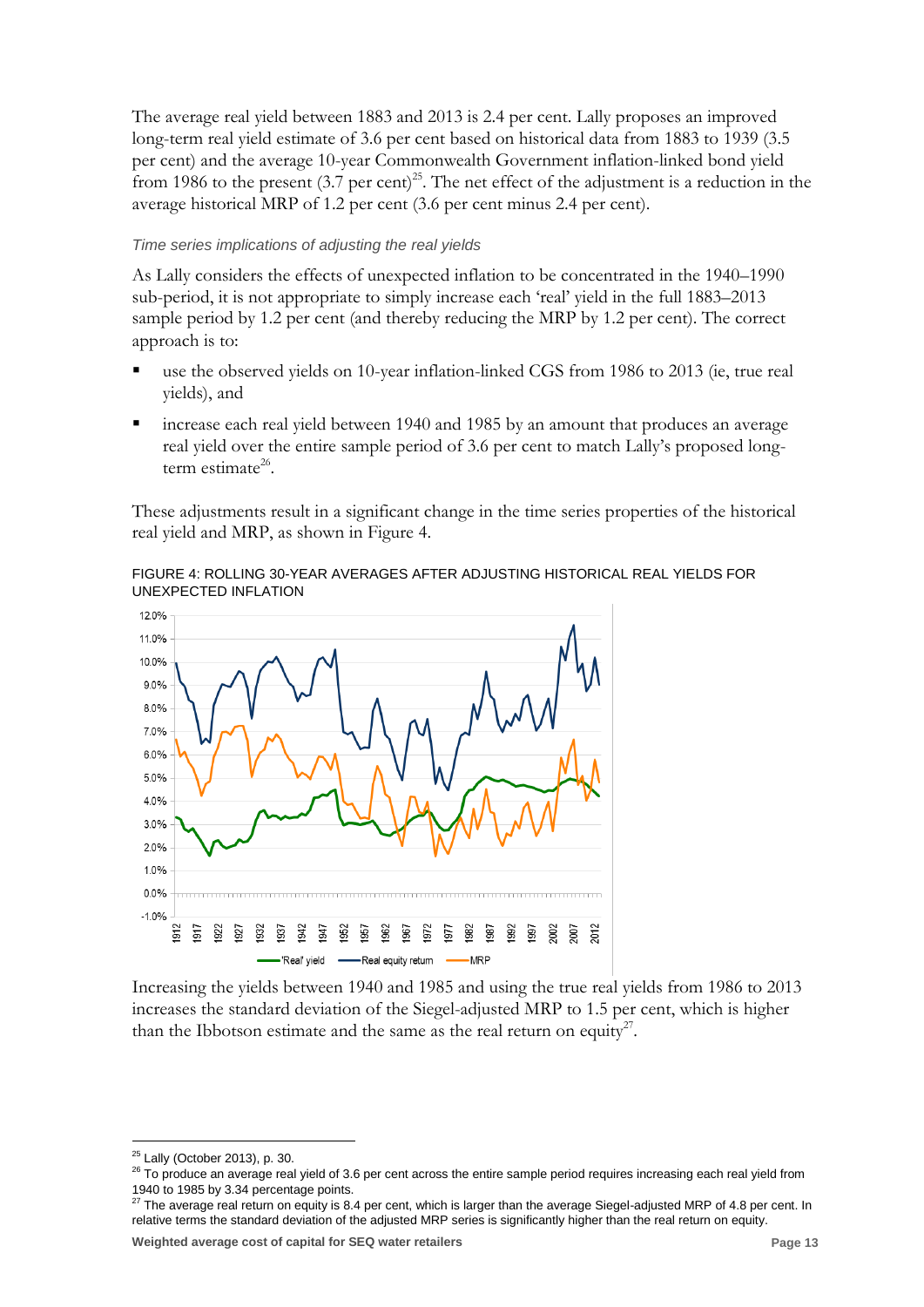Implications for the QCA

If the stability of the historical MRPs and real return on the market was the sole selection criteria, it would be unreasonable to give more weight to the Siegel method compared to the Wright method. However, as shown in Appendix C, the implied MRPs produced by the Wright method have a number of desirable features that are not shared by either the Siegel or Ibbotson methods.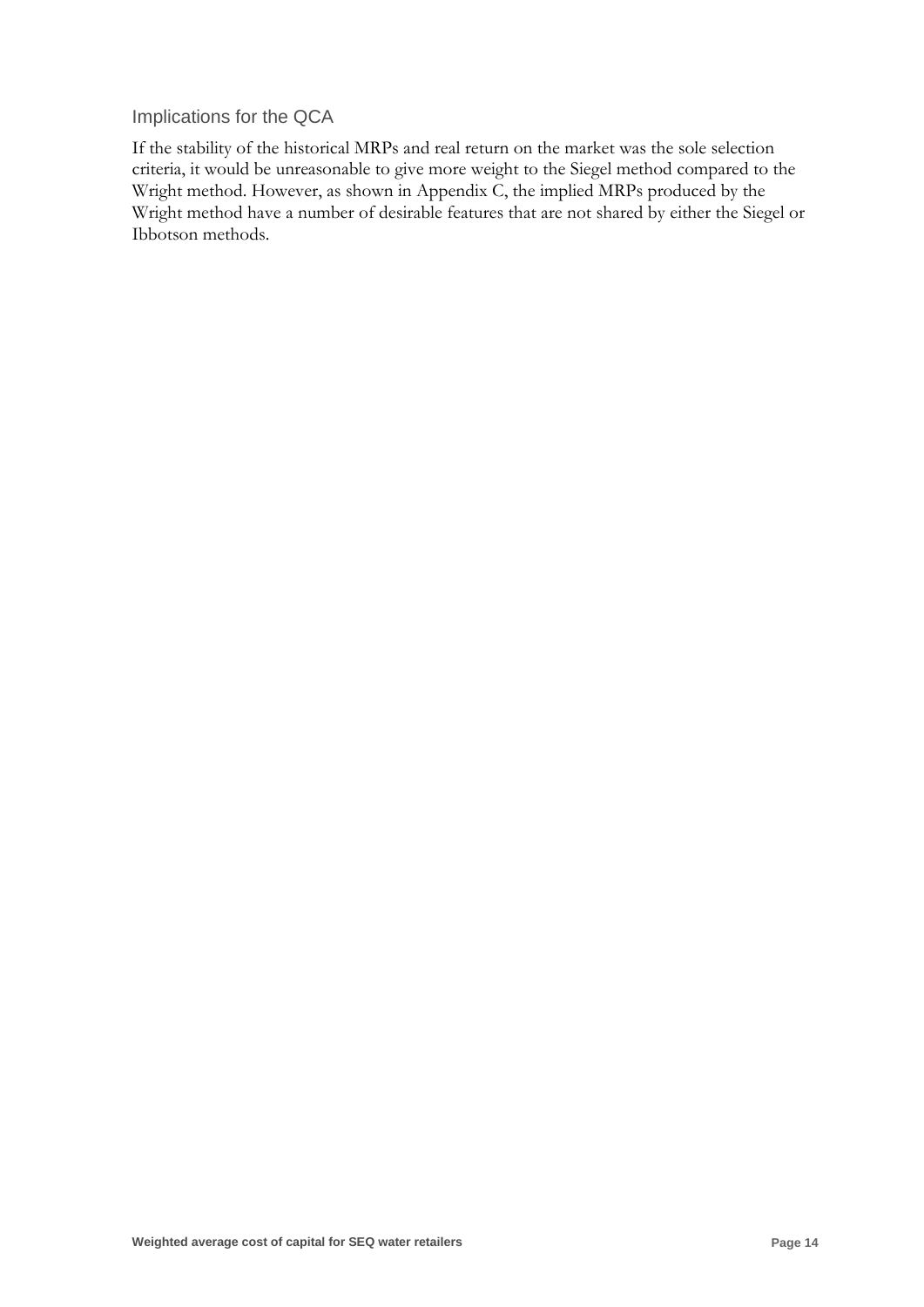# Appendix C – The Wright method

The Wright method uses long-term historical data to make a direct estimate of the expected return on the market portfolio, which is a key input in the CAPM.

As explained by the Strategic Finance Group (SFG), the Ibbotson and Wright MRP estimates lie at the opposite end of the spectrum. The Ibbotson approach assumes that the MRP is constant whereas the Wright method assumes the real expected return on the market portfolio is constant, which results in the implied MRP varying inversely and point-for-point with changes in the risk-free rate<sup>28</sup>.

In comparing the MRP estimates produced by the Ibbotson and Wright methods, SFG states:

*'… in "average" market conditions, both approaches will produce similar estimates of the required return on the market and MRP. When market conditions are not average, careful consideration must be given to the relative weights to be applied to each of the two approaches. For example, in the current market conditions the Ibbotson approach implies that the required return on the market is well below its average level whereas the contemporaneous evidence from dividend discount models and independent expert reports suggests that the reverse is true. This evidence would be relevant when considering the relative weight to be applied to the Ibbotson approach in the current market circumstances.'* <sup>29</sup>

This suggests that the implied MRP produced by the Wright method may provide information that is not reflected in the Ibbotson estimate during certain market conditions.

# Implications for the QCA

In QTC's view, there are benefits in giving explicit weight the Wright method rather than only 'having regard' to it:

- The Wright method uses historical data to make a direct estimate of the expected return on the market portfolio, which is a key input in the CAPM.
- Implementing the Wright method does not require adjustments to the historical data series.
- Most importantly, the Wright method is likely to reduce the risk of the cost of equity being under-estimated during periods of heightened risk aversion. It is also likely to reduce the risk of the cost of equity being over-estimated during periods where rising risk-free rates are not accompanied by increased inflation expectations. This is consistent with SFG's observation that:

*'… the Wright estimate of the market risk premium varies over different market conditions – the implied MRP is lower than average during economic expansions and bull markets (the late 1990s and mid 2000s) and higher than average during financial crises (the dramatic increase in 2008).* **This is consistent with the notion that the perceived amount of risk and the price of risk fall during expansions and rise during crises.** *By contrast, the Ibbotson approach implies that the MRP is essentially constant across all market conditions.'* <sup>30</sup>*[emphasis added]*

<sup>28</sup> SFG (January 2014), *An appropriate regulatory estimate of the market risk premium – Report for Aurizon Ltd*, p. 26

<sup>29</sup> SFG (January 2014), pp. 26-27

<sup>30</sup> SFG (January 2014), pp. 25-26, figure 4.

**Weighted average cost of capital for SEQ water retailers Page 15**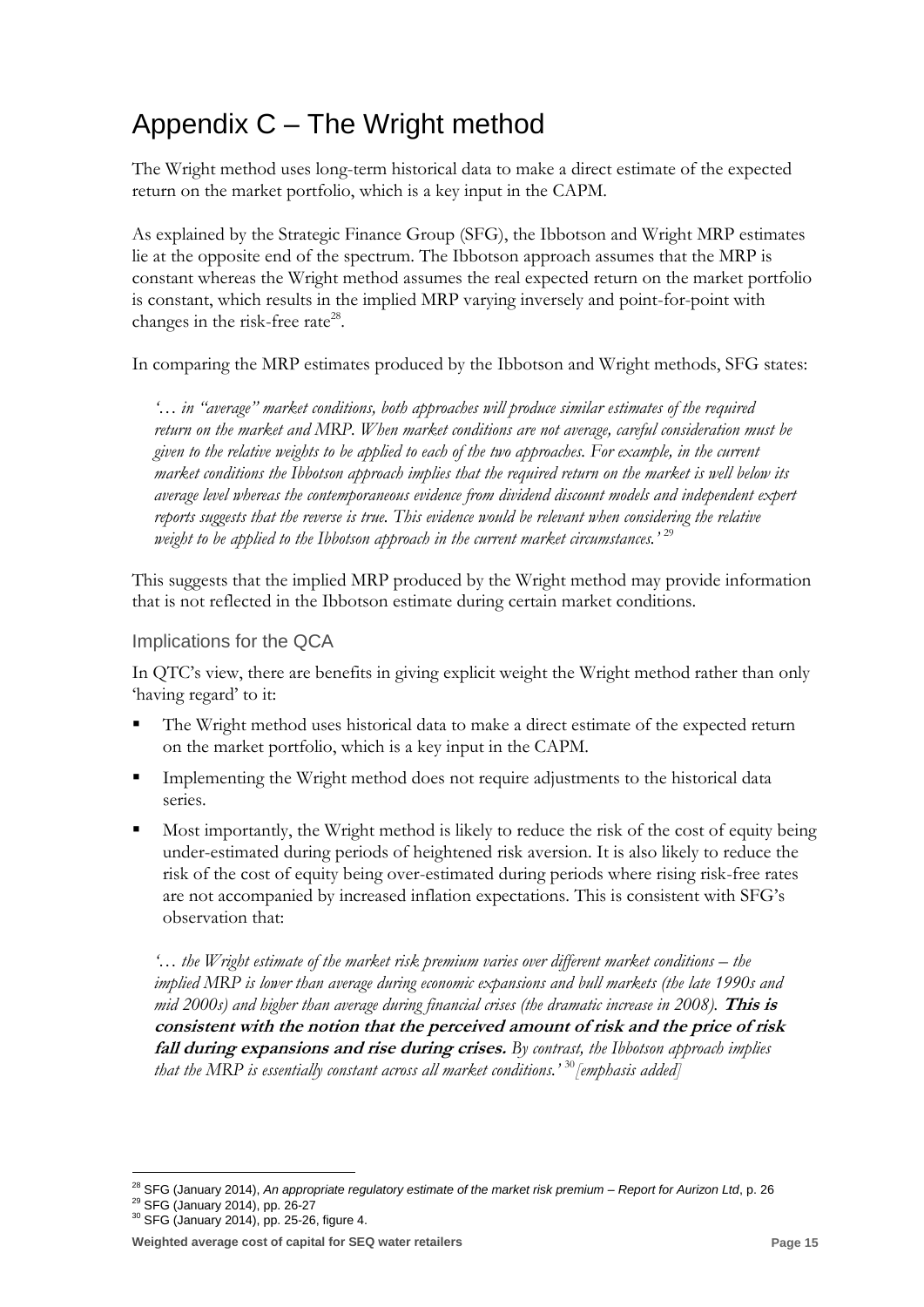Based on these considerations, it is QTC's view that the Wright method should receive at least the same weight as the Ibbotson historical averaging method.

Lally provides an updated estimate of the average real market return of 9.0 per cent<sup>31</sup>. Based on expected inflation of 2.5 per cent, the expected return on the market portfolio under the Wright method is 11.8 per cent. If the QCA uses the prevailing 1-year CGS yield in the first term in the CAPM, the same yield should be deducted from the Wright estimate to determine the implied MRP.

**Weighted average cost of capital for SEQ water retailers Page 16** <sup>31</sup> Lally, M. (March 2014), *Review of submissions to the QCA on the MRP, risk-free rate and gamma*, p. 16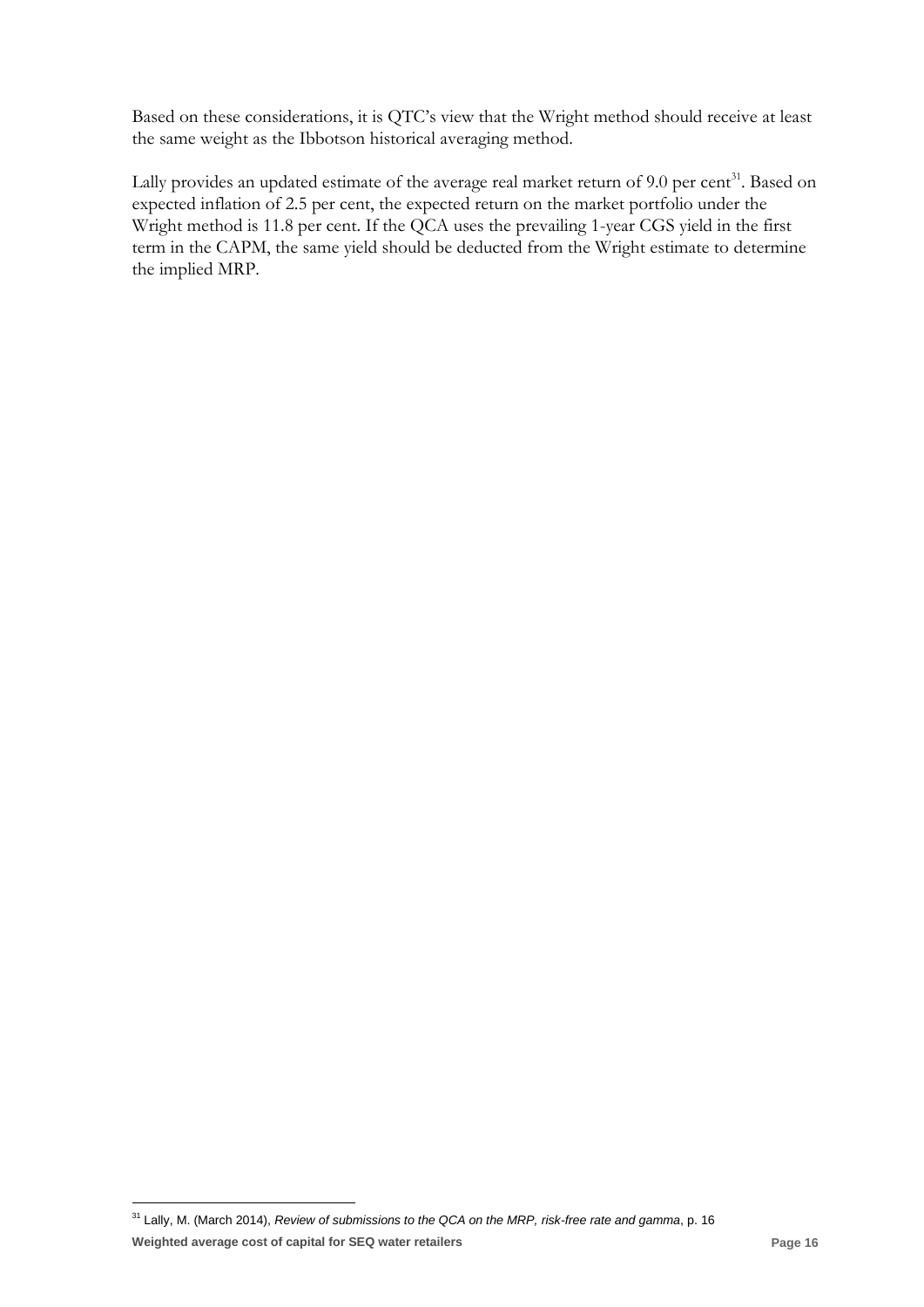# Appendix D – Responses to Lally

The following sections provide responses to some of the issues raised by Lally in response to  $QTC's$  second submission on the risk-free rate and  $MRP^{32}$ .

# Independent expert reports

Lally claims that QTC no longer supports the use of surveys (specifically, independent expert reports) to estimate the MRP based on a suggested approach in our last submission to the QCA, which only used the Ibbotson, Wright and SFG's DDM methods.

The purpose of the approach was to demonstrate that a small number of unrounded estimates of the expected return on the market portfolio can be used to produce relatively stable cost of equity estimates with the same long-term average value as adding a 6.0 per cent MRP to the prevailing 5-year risk free rate. The cost of equity estimates were formed at 6-monthly intervals between December 2002 and June 2013.

Including estimates from independent expert reports, while desirable, was not possible because a time series of the required data back to 2002 was not available.

As such, the decision to not include the results from independent valuation experts was not an oversight and QTC has not 'abandoned recourse' to those estimates.

# Perpetual floating rate note analogy

Lally argues that a perpetual risk-free bond with an interest rate that is reset every 5-years will offer exactly the same interest rate as a 5-year risk-free bond.

To accept this argument one must believe that the Commonwealth Government can completely eliminate refinancing risk at zero cost, which is implausible. Eliminating (or even reducing) refinancing risk comes at a cost, and this will be reflected in a yield margin that is added to the 5-year risk-free rate. If such a bond was issued, the correct discount rate on each rate reset date would be higher than the 5-year risk-free rate.

As there are no perpetual risk-free bonds with resetting coupons on issue, it is not possible to observe the yield margin, however there can be no doubt that a positive margin would exist.

# Incenta interview responses

-

Lally claims that the responses from some interviewees undercut the presumption that their views are authoritative. For example, using a 10-year risk-free rate because it is 'standard market practice' is considered by Lally to mean that the interviewee has no opinion on what the correct term should be. An alternative explanation is that the interviewee simply agrees with standard market practice.

Lally also claims that the use of a 10-year rate risk-free rate to value regulated businesses on a 5-year regulatory cycle by *all* interviewees undercuts their credibility. This is due to their implicit failure to understand the difference between fixed-rate and floating-rate bonds.

In QTC's view, it is highly unlikely that analysts from JP Morgan, Macquarie Bank, Morgan Stanley, Union Bank of Switzerland, Deutsche Bank, Credit Suisse, Commonwealth Bank and

**Weighted average cost of capital for SEQ water retailers Page 17** <sup>32</sup> Lally, M. (March 2014), *Review of submissions to the QCA on the MRP, risk-free rate and gamma*, pp. 19-28